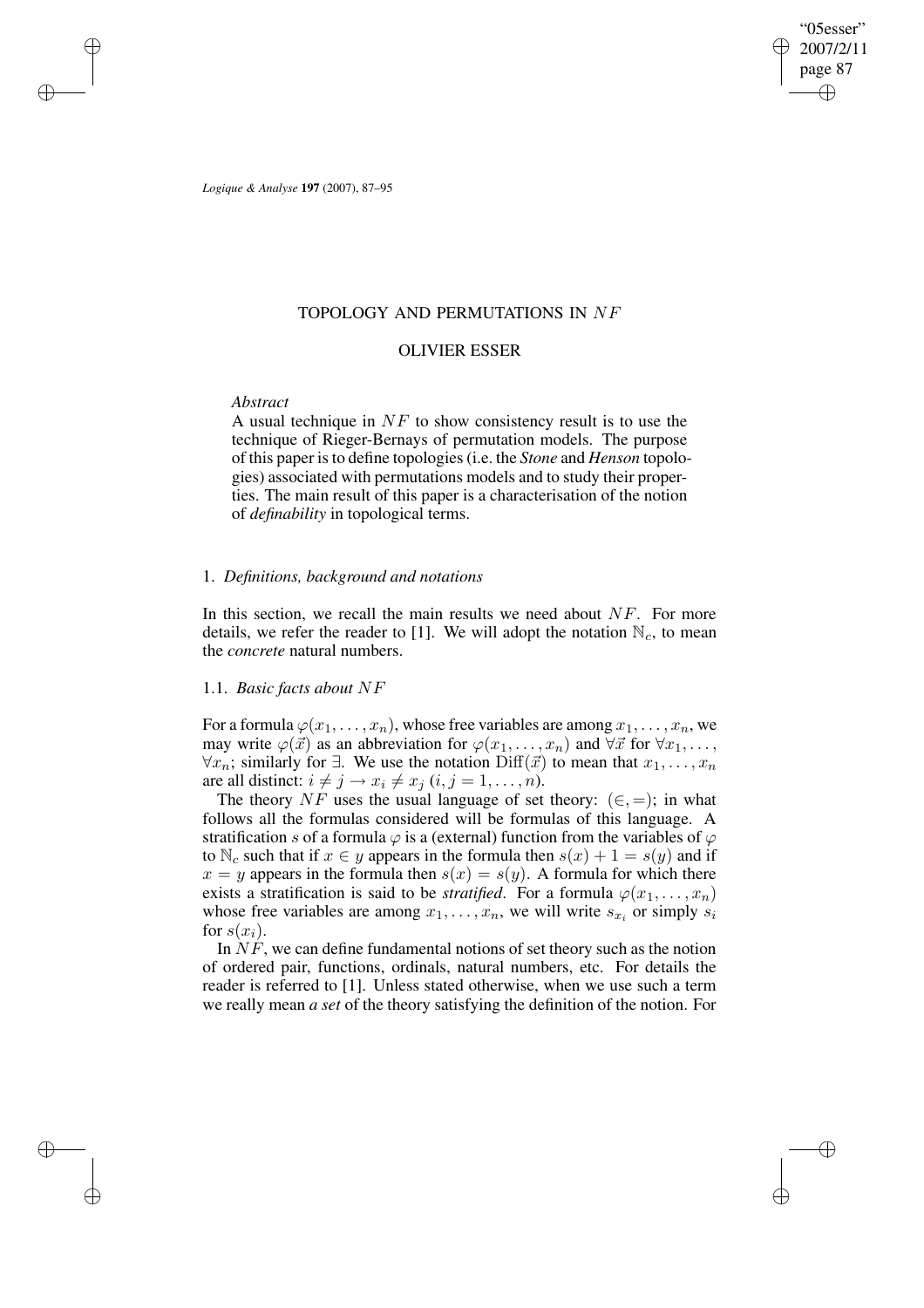✐

✐

#### 88 OLIVIER ESSER

example a function f is a set of the theory satisfying  $\forall x \exists ! y \langle x, y \rangle \in f$ . The notion of ordered pair usually used in  $NF$ , is the Quine pair. It has the nice property that (a) every set is an ordered pair and (b) the formula  $z = \langle x, y \rangle$ is stratified by a stratification s with  $s_z = s_x = s_y$ .

Following the convention used in [1]; if f a function f we will write  $f<sup>t</sup>a$  to denote  $f(a)$  (the function f applied to a) and  $f''a$  to denote  $\{f'x \mid x \in a\}$ . If f is a function, j'f denotes the function defined by  $(j'f)'x:=f''x$  (j itself is not a function since it is not a set in  $NF$ , being defined by an unstratified formula).

#### 1.2. *Permutation models*

Consider V a model of NF. If  $\sigma$  is a permutation which is a set in the universe of  $NF^{-1}$ , we can define a new model  $\langle V^{\sigma}, \in_{\sigma} \rangle$  of  $NF$ , by defining  $x \in_{\sigma} y$  to be  $x \in \sigma' y$ . This technique is commonly used to prove independence results. For a formula  $\varphi$ , we write  $\varphi^{\sigma}$ , the formula obtained by replacing  $\in$  by  $\in_{\sigma}$  in  $\varphi$ . In what follows, we will use the term "permutation" to denote a *set* of the universe which is a permutation.

For a set A, we write  $\Sigma(A)$  for the set of permutations of A; we will write  $\Sigma$  for  $\Sigma(V)$ . For  $n \in \mathbb{N}_c$ , we write  $J_n := j^{n} \Sigma$ , so that  $\Sigma = J_0$ . If a set x is fixed by all permutations belonging to  $J_n$ , we say that x is *n*-symmetric. A set x is said to be *symmetric* if it is n-symmetric for all  $n \in \mathbb{N}_c$ .

For  $n \in \mathbb{N}_c$  and two sets a, we write  $a \sim_n b$  if there is a permutation  $\sigma \in J^n$  with  $\sigma^2 a = b$ , and we say that a and b are *n*-*equivalent*.

#### 1.3. *Two fundamental lemmas*

*Lemma* 1.1: (Coret's lemma) If *s is a stratification of*  $\varphi$  *and*  $\sigma$  *is any setlike permutation,*

 $\varphi(x_1,\ldots,x_k) \longleftrightarrow \varphi((j^{s_1 \cdot \sigma})^{\cdot} x_1,\ldots,(j^{s_k \cdot \sigma})^{\cdot} x_k).$ 

The proof is based on the fact that  $x \in y \iff (j^{n_i} \sigma)^i x \in (j^{n+1} \sigma)^i y$ . We will now give a construction due to Henson [2]

*Definition 1.2*:  $\tau_n := 1_V \quad \tau_{n+1} := (j^{n} \tau) \cdot \tau_n$ .

<sup>1</sup> More generally, we can consider external permutations of the universe which are *setlike*, i.e. permutations  $\sigma$  for which  $j^{n} \sigma$  is defined for all  $n \in \mathbb{N}_c$ .

✐

✐

✐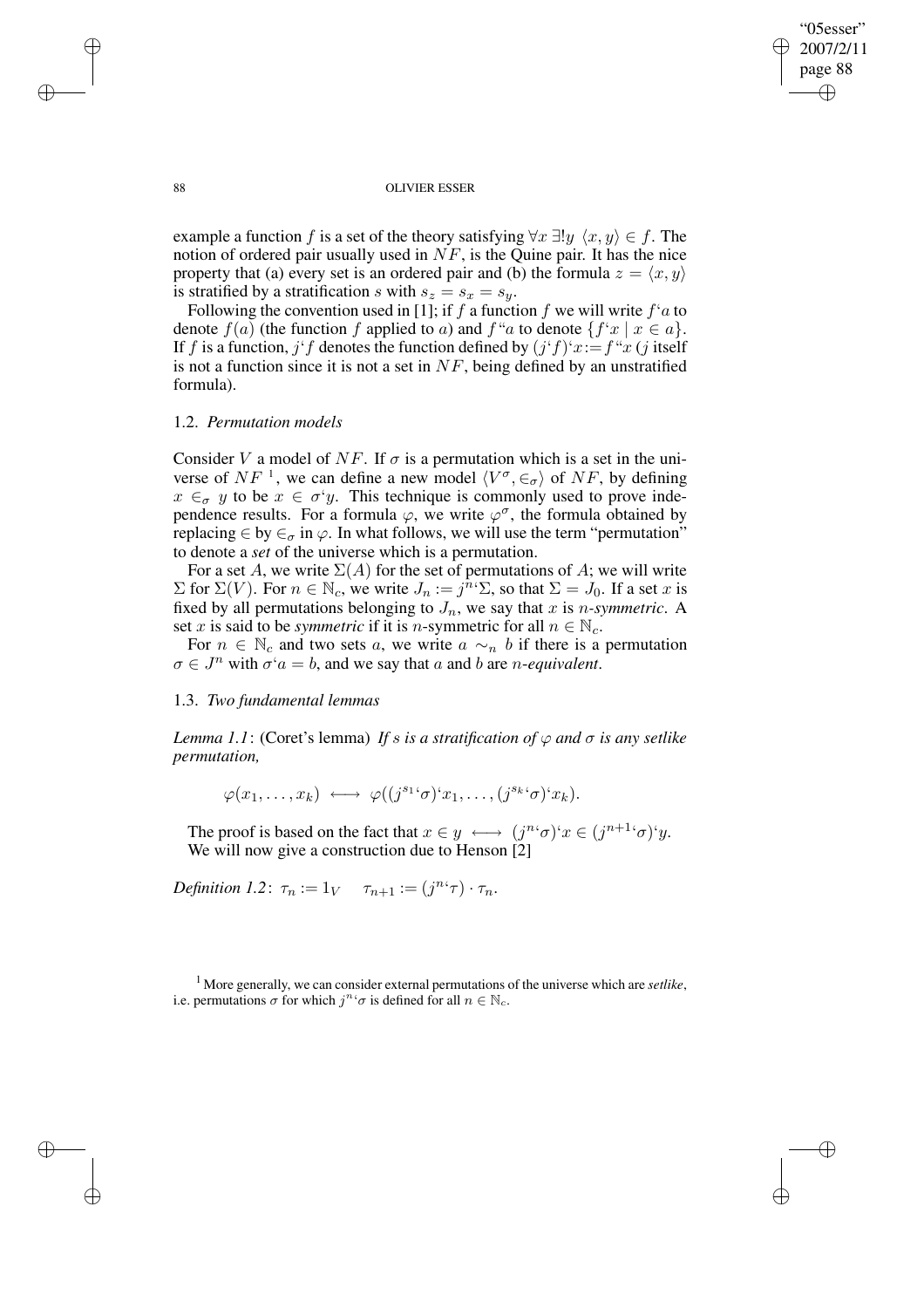For  $n \in \mathbb{N}_c$ , we will note  $H_n$ , the function that send a permutation  $\tau$  to  $\tau_n$ . One can easily see that  $j'(\tau_n) = (j'\tau)_n$  (the Henson operation commutes with  $i$ ).

H is not very nice:  $H_n : \Sigma(V) \to \Sigma(V)$  is a group homomorphism if  $n = 0$  or 1, but apparently not otherwise. This means that  $\tau_n^{-1} \neq (\tau^{-1})_n$  in general.

Not only that, but in these other cases it appears that  $H(n)$  is not even injective and  $H_n$ <sup>"</sup> $\Sigma$  is not a group, and the condition  $\sigma_2 = \tau_2$  doesn't seem to say anything sensible about  $\tau$  and  $\sigma$ .

It seems to be open whether  $H_n$ :  $J_0 \rightarrow J_0$  is injective or surjective in general. One can only show that  $AC_2 \rightarrow \Diamond$  ( $H_2$  is not injective) and that  $\Diamond (H_2 \text{ not surjective})^2$  (AC<sub>2</sub> a form of the axiom of choice allowing to pick an element in each element of a set of (unordered) pairs. If  $\varphi$  is a formula,  $\Diamond \varphi$  is defined to be  $\exists \sigma \varphi^{\sigma}$ , i.e.  $\varphi$  is *possibly* realised in the modal logic of permutations, we refer the reader to [1] for more details).

The interests of the operation  $H_n$  (and the reason why is has been defined) is the following lemma:

## *Lemma 1.3*: *(*[2]*)*

✐

✐

✐

✐

*Let*  $\varphi(x_1, \ldots, x_k)$ *, be a formula whose free variables are among*  $x_1, \ldots,$  $x_k$ *; s be a stratification of*  $\varphi$ *,*  $\sigma$  *be a permutation. For all*  $x_1, \ldots, x_k$ *, we have:*

$$
V^{\sigma} \models \varphi(x_1, \ldots, x_k) \longleftrightarrow V \models \varphi(\sigma_{s_1} x_1, \ldots, \sigma_{s_n} x_k)
$$

The proof is based on the fact that for  $n \in \mathbb{N}_c$ ,  $x \in_{\sigma} y \longleftrightarrow \sigma_n$ ' $x \in$  $\sigma_{n+1}$ 'y.

In the case where  $\varphi$  is closed and stratified, we infer that, if V is a model of  $NF$  and  $\tau$  a setlike permutation, then

 $V^{\tau} \models \varphi \longleftrightarrow V \models \varphi$ 

#### 1.4. *Basic facts about permutations*

Normally in set theory we say that a set is definable if there is a formula with one free variable whose unique extension is this set. Here, we will say so if the formula is stratified, and we will more generally speak of a notion of n-definability, for a concrete natural number.

<sup>2</sup> These results are due to T. Forster.

"05esser" 2007/2/11 page 89

✐

✐

✐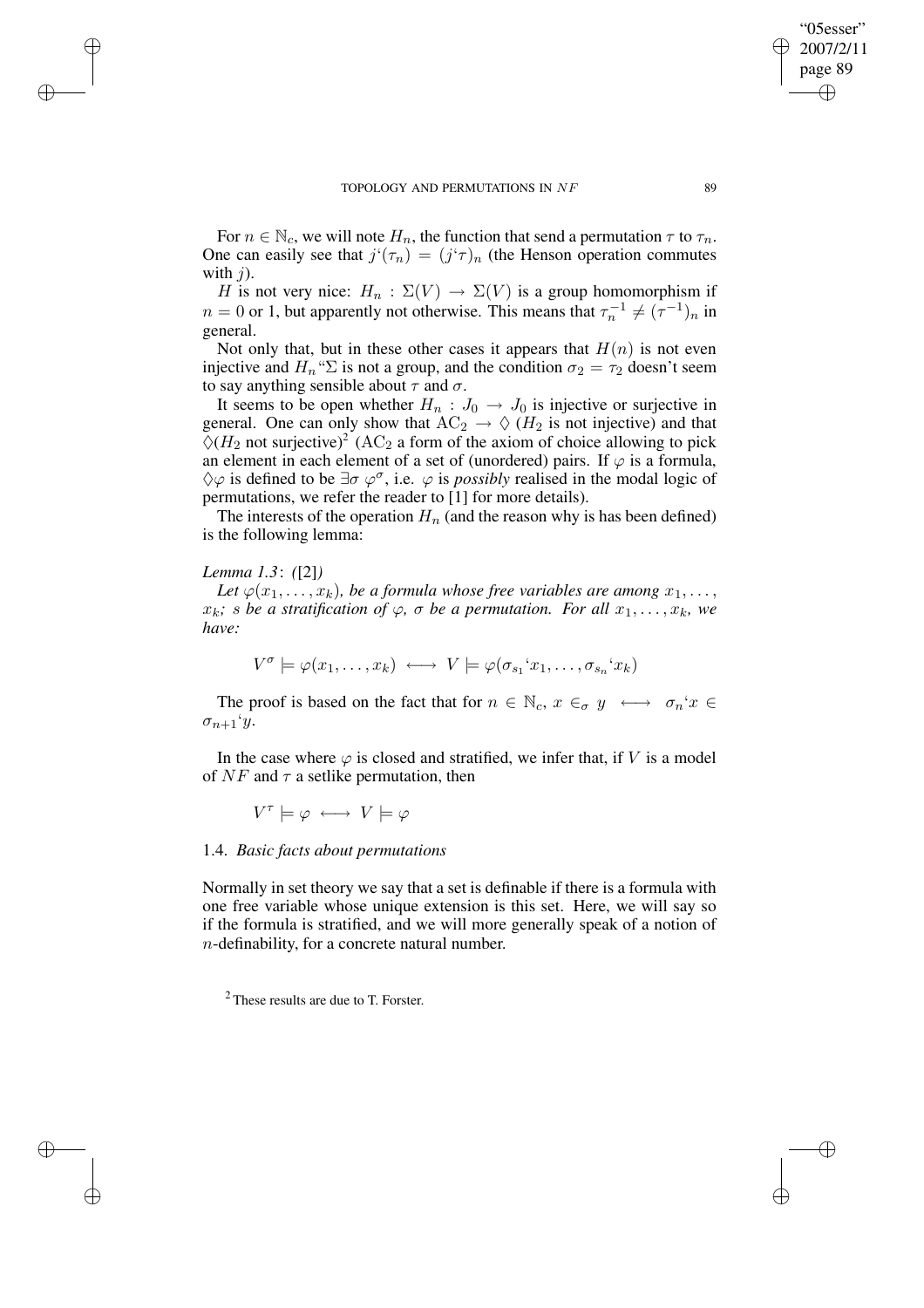✐

✐

#### 90 OLIVIER ESSER

*Definition* 1.4: A set  $a \in V$  is said to be: *definable* if there exists a *stratified* formula  $\varphi$ , without parameters, such that  $a = \{x \mid \varphi(x)\}\)$ . The set a is said to be *n*-*definable*, where  $n \in \mathbb{N}_c$ , if there is a *stratified* formula  $\varphi$ , such that  $\varphi(a) \wedge \forall b \varphi(b) \rightarrow a \sim_n b$ . We may said more precisely that the set a is definable (resp. *n*-definable) by the formula  $\varphi$ .

We can see that a set  $a$  is *n*-definable iff the equivalence class of  $a$  modulo  $\sim_n$  is definable. Indeed suppose that  $a \in V$  is *n*-definable by the formula  $\varphi$ ; we have  $\{x \mid x \sim_n a\} = \{x \mid \exists y. x \sim_n y \land \varphi(y)\}.$ 

*Lemma* 1.5: ([1]) Let  $\vec{a}$  and  $\vec{b}$  be two n-tuples, with  $\text{Diff}(\vec{a})$  and  $\text{Diff}(\vec{b})$ . *For any concrete natural number* k*, we can find a permutation* σ *such that*  $\sigma_k$ ' $a_i \sim_k b_i, i = 1, \ldots, n.$ 

*Proof.* (Notice that we are not assuming that  $\vec{a}$  and  $\vec{b}$  are disjoint.) Let  $\tau$  be any permutation such that  $\tau^i a_i = b_i$ ,  $i = 1, \ldots n$  and let  $\sigma := j^i \tau^{-1} \cdot \tau$ . We now have  $\sigma_k = j^{k} \tau^{-1} \cdot \tau$ . Thus  $\sigma_k$  sends each  $a_i$  to something k-equivalent to  $b_i$ . . В последните поставите на селото на селото на селото на селото на селото на селото на селото на селото на се<br>Селото на селото на селото на селото на селото на селото на селото на селото на селото на селото на селото на

Now comes the version of this lemma for non fixed  $n$ ; this version works only if everything is symmetric.

*Lemma* 1.6: Suppose that every set in V is symmetric. Given two tuples  $\vec{a}$  $\vec{b}$  *such that*  $\text{Diff}(\vec{a})$  *and*  $\text{Diff}(\vec{b})$ *, then:* 

 $\exists n \in \mathbb{N}_c$ .  $\forall k \geqslant n$ .  $\sigma_k$ ' $a_i = b_i$   $i = 1, \ldots n$ 

*Proof.* First we pick  $n \in \mathbb{N}_c$  large enough for all the  $a_1, \ldots, a_n$  and  $b_1, \ldots, b_n$ to be *n*-symmetric. We then apply lemma 1.5 and the fact that, for  $k \ge n$ , the ∼<sub>k</sub>-equivalence classes of  $a_1, \ldots, a_n, b_1, \ldots, b_n$  are singletons.  $\Box$ 

This construction proves that  $H_n$  acts transitively on the *n*-equivalence classes of tuples. This lemma amounts to saying that the modal logic of permutation models obey Fine's principle (see [1, theorem 3.1.23]).

## 2. *Topology*

✐

✐

*Definition* 2.1: The *Stone topology*  $ST$  on  $J_0$  is defined in the following way:

$$
\{\sigma \mid V^{\sigma} \models \varphi(h_1, \dots, h_k)\}\tag{1}
$$

✐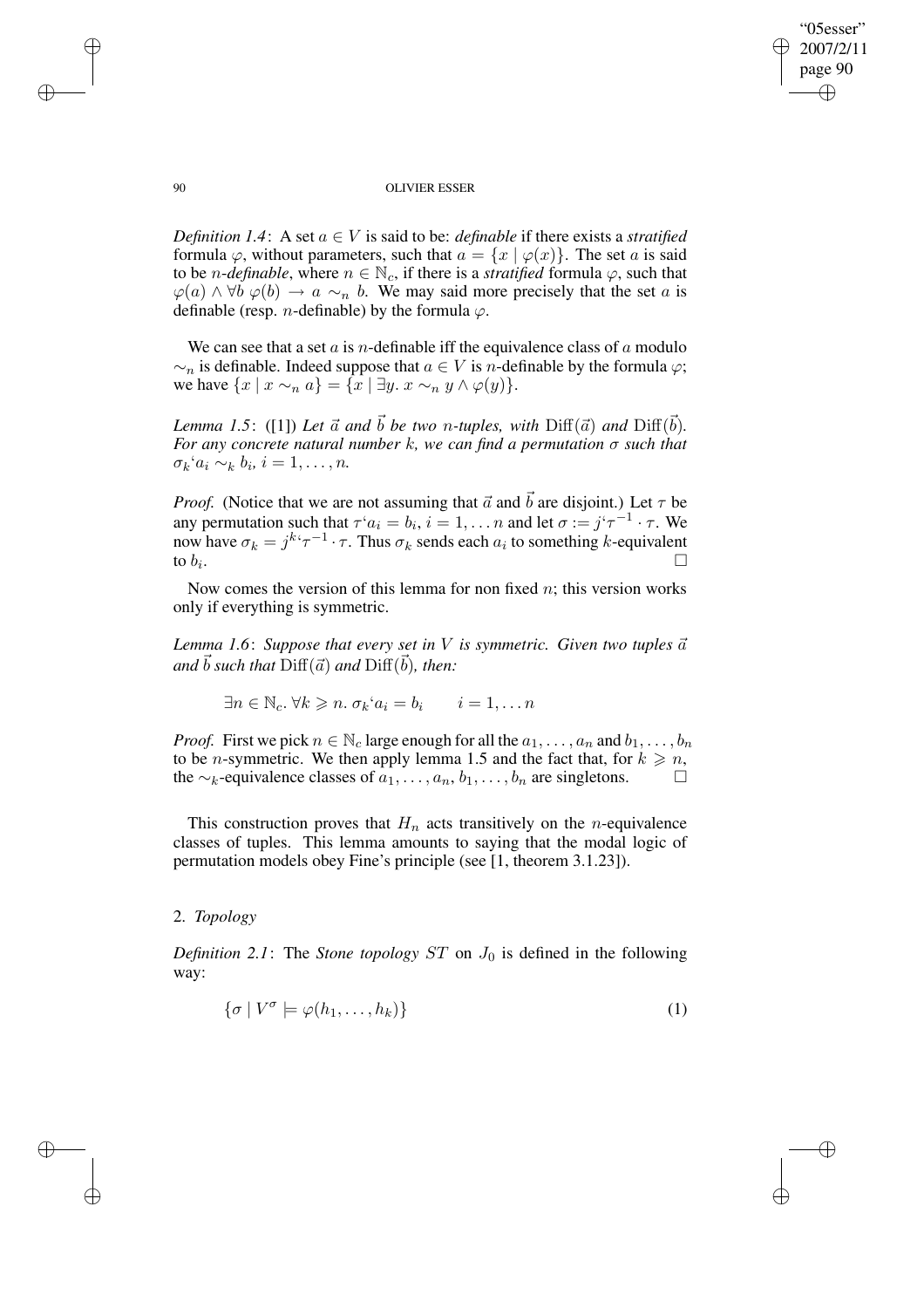is open for every stratified  $\varphi$  and  $h_1, \ldots, h_k \in V$  where  $h_1, \ldots, h_k$  have the same level of stratification.

Now comes the version for a given concrete natural number:

*Definition* 2.2: The *n*-Stone topology ST on  $J_0$  is defined by:

$$
\{\sigma \mid V^{\sigma} \models \varphi(h_1, \dots, h_k)\}\tag{2}
$$

is open for every stratified  $\varphi$  and  $h \in V$  and  $s(h_i) = n$ , s being a stratification of the formula  $\varphi$ .

At first sight, one might have the impression that in the definition 2.2, one could require that the formula  $\varphi$  have only one parameter by playing with the Quine pair. This is not true. Although we still do not know if the topologies generated by these two definitions are the same, we can actually prove that the two subbases which they define are distinct by the following proposition:

*Proposition* 2.3: *There exists a stratified formula*  $\varphi(a, b)$  *together with two sets* a, b *such that, for any formula*  $\psi(c)$  *with one free variable and for any set* c*, we have:*

$$
\{\sigma \mid V^{\sigma} \models \varphi(a, b)\} \neq \{\sigma \mid V^{\sigma} \models \psi(c)\}
$$

*Proof.* Let a, b any sets with  $a \neq b$ . Consider the following set

$$
U = \{ \sigma \mid V^{\sigma} \models \forall x \in a. \perp \land \forall x. \ x \in b \}
$$

We can easily show that:

✐

✐

✐

✐

$$
U = \{ \sigma \mid \sigma(a) = \emptyset \land \sigma(b) = V \}
$$

Now let  $\psi(c)$  be a stratified formula with one free variable and a set c and define

 $W = {\sigma | V^{\sigma} \models \psi(h)}$ 

We will show that  $W \neq U$ . Suppose that  $s(h) = n$ , where s is a stratification of the formula  $\psi$ . By lemma 1.3 (Henson's lemma), we have:

$$
W = \{ \sigma \mid V \models \psi(\sigma_n \cdot h) \}
$$

"05esser" 2007/2/11 page 91

✐

✐

✐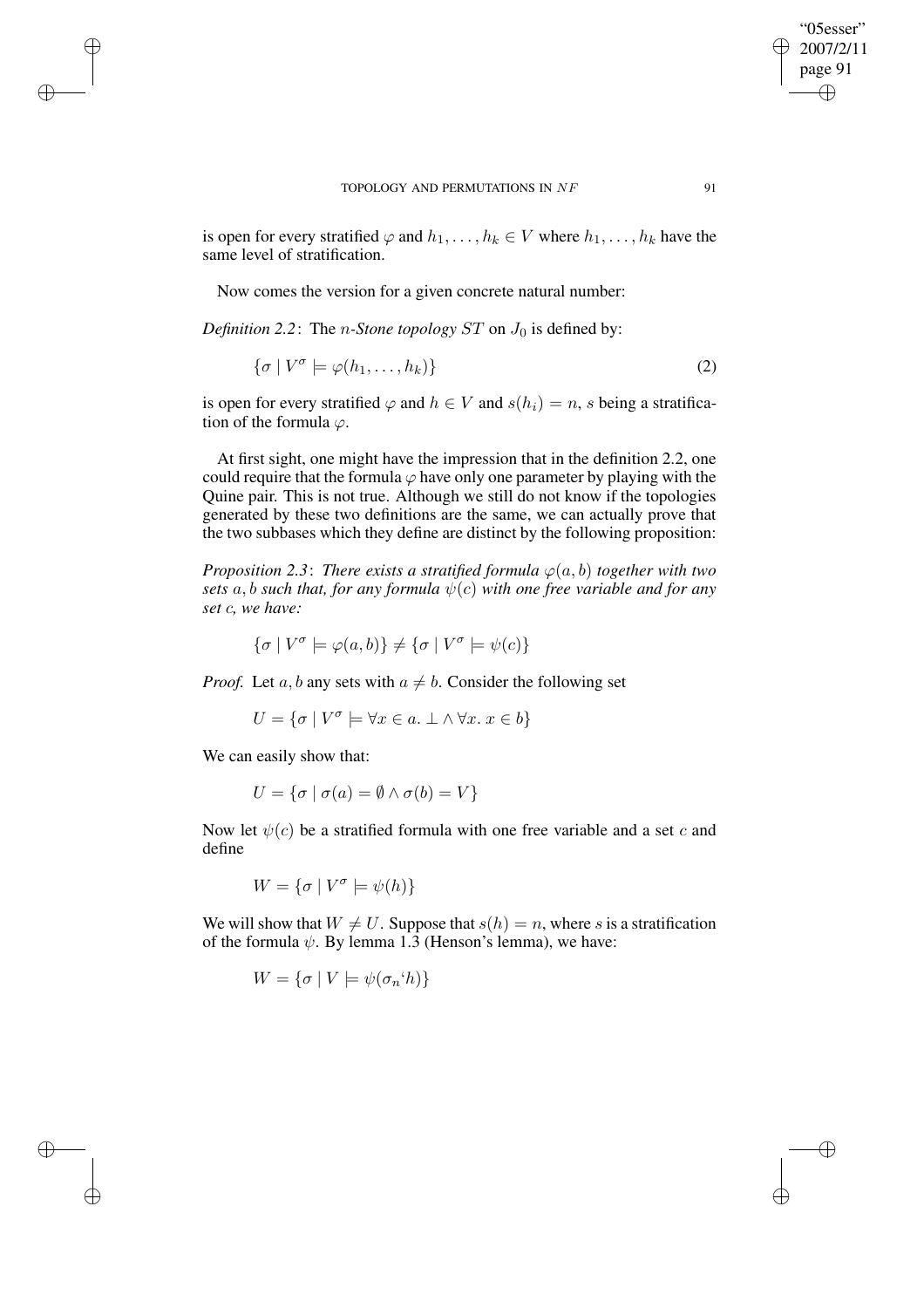✐

✐

#### 92 OLIVIER ESSER

Suppose without loss of generality that  $c \neq a$  (otherwise replace a by b). Consider a permutation  $\tau$  such that  $\tau_n$ ' $h \sim_n \sigma_n$ ' $h$  and  $\tau$ ' $a \neq \emptyset$ . This exists by lemma 1.5: notice that, for a permutation  $\tau$ ,  $\tau^{\tau}a = \emptyset \leftrightarrow \tau^{\tau}a \sim_n$  $\emptyset \longleftrightarrow \tau_n$ ' $a = \emptyset$ ; this is also true for  $\emptyset$  replaced by V. Now  $\tau \in W$  but  $\tau \notin U$ , which shows our result.

For each  $\varphi$  with (say) k free variables, we can take a basis whose elements are, for each  $k$ -tuple  $\vec{a}$ , the set

$$
\{\sigma \mid V^{\sigma} \models \varphi(\vec{a})\}
$$

This is the ϕ*-topology*.

The  $\varphi$ -topology is a refinement of the *n*-Stone topology for some *n* depending on  $\varphi$ .

*Definition* 2.4: The *Henson topology*  $HT$  on  $J_0$  is defined by:

$$
\{\sigma \mid \exists k \in \mathbb{N}_c. \,\forall n \geq k \,\sigma_n \, a \sim_n b\}
$$

is open for  $a, b \in V$ 

and the corresponding notion for a concrete  $n$ .

*Definition* 2.5: The *n*-Henson *topology*  $HT_n$  on  $J_0$  is given by taking  $\{\sigma \mid$  $\sigma_n$ ' $a \sim_n b$ } to be open for  $a, b \in V$ .

We can easily check that the open set generating the Stone,  $n$ -Stone and the n-Henson topology forms a *base* of topology. This is not true for the open set in the Henson topology where we have only a *subbase*.

*Proposition* 2.6:  $ST$  *(resp.*  $ST_n$ *) is coarser than*  $HT$  *(resp.*  $HT_n$ *)* 

*Proof.* We will show this proposition for a fixed concrete natural number n, the other version of this proposition is similar.

Let U be a a basic open set for the  $ST_n$  topology, we have

 $U = \{ \sigma \mid V^{\sigma} \models \varphi(h_1, \ldots, h_k) \}$ 

where the level of stratification of  $h_i$  ( $i = 1, ..., n$ ) is n for a  $n \in \mathbb{N}_c$ . So by lemma 1.3 (Henson's lemma)

$$
U = \{ \sigma \mid V \models \varphi(\sigma_n \land h_1, \ldots, \sigma_n \land h_k) \}
$$

✐

✐

✐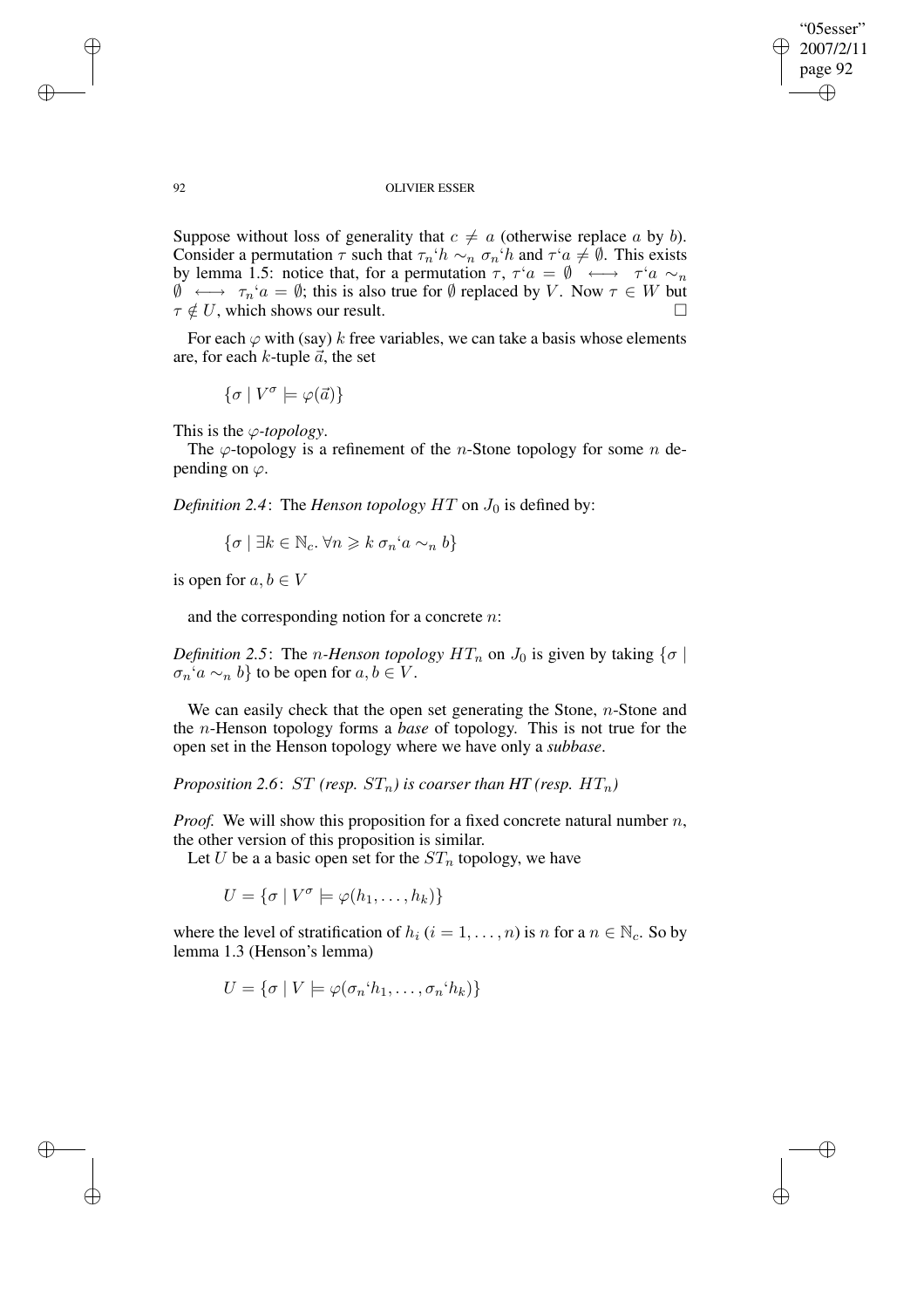Let  $\sigma \in U$  and write  $r_i = \sigma_n \hat{h}_i$   $(i = 1, \ldots, n)$ . Consider

$$
W = \{ \tau \mid V \models \bigwedge_{1 \leq i \leq n} \tau_n \land h_i \sim_n r_i \}
$$

✐

✐

✐

✐

Clearly W is open for the  $HT_n$  topology with  $\sigma \in W$  and  $W \subset U$ . This shows that U is open for the  $HT_n$  topology.

*Proposition* 2.7: *If every set is n-definable in V*, *then*  $HT_n = ST_n$ .

*Proof.* Let U be an open set of the subbase of the  $HT_n$  topology. We have  $U = \{ \sigma \mid \sigma_n \, a \sim_n b \}.$  By definition of the  $HT_n$  topology, we can find a formula  $\varphi(x)$ , with one free variable, such that  $\varphi(b)$  and such that  $\forall x \varphi(x) \rightarrow x \sim_n b$  and where the level of stratification of b in  $\varphi(b)$  is at most *n*. Consider the formula  $\varphi(a)$ . Suppose that  $V^{\sigma} \models \varphi(a)$ , then  $V \models \varphi(\sigma_n \text{`a})$  and then  $\sigma_n \text{`a} \sim_n b$ . Reciprocally, if  $\sigma_n \text{`a} \sim_n b$ , we have  $V \models \varphi(\sigma_n \land a)$  and thus  $V^\sigma \models \varphi(a)$ . This shows that U is open for the  $ST_n$ topology and achieves the proof.

The version of this proposition for a non fixed natural number  $n$  becomes:

*Proposition 2.8*: *If every set is definable in* V *(i.e. V is a term model) then*  $HT = ST$ 

*Proof.* The fact that V is a term model ensures that everything is symmetric; this implies that, for every set, its *n*-equivalence class is a singleton for *n* large enough. The proof is then a very easy adaptation of the previous one П

The following theorem gives a nice characterisation of the notion of  $n$ definability in terms of topology.

*Theorem* 2.9: *For*  $n \in \mathbb{N}$ *, we have*  $HT_n = ST_n$  *iff every set is n*-definable.

*Proof.* The implication from right to left is proposition 2.7.

Suppose  $HT_n = ST_n$ , and suppose  $a \in V$ . We will prove that a is ndefinable, i.e. there is a stratified formula  $\psi(x)$  with one free variable x with  $\psi(a)$  and such that  $\forall b \, b \sim_n a \rightarrow \psi(b)$ .

Consider  $U = \{ \sigma \mid \sigma_n \varnothing \sim_n a \}$ , an open set for the  $HT_n$  topology, and let  $\tau \in U$ . Let W be a basic open set for the  $ST_n$  topology with  $\tau \in W$  and  $W \subseteq U$ . We have

$$
W = \{ \sigma \mid V^{\sigma} \models \varphi(h_1, \ldots, h_k) \}
$$

"05esser" 2007/2/11 page 93

✐

✐

✐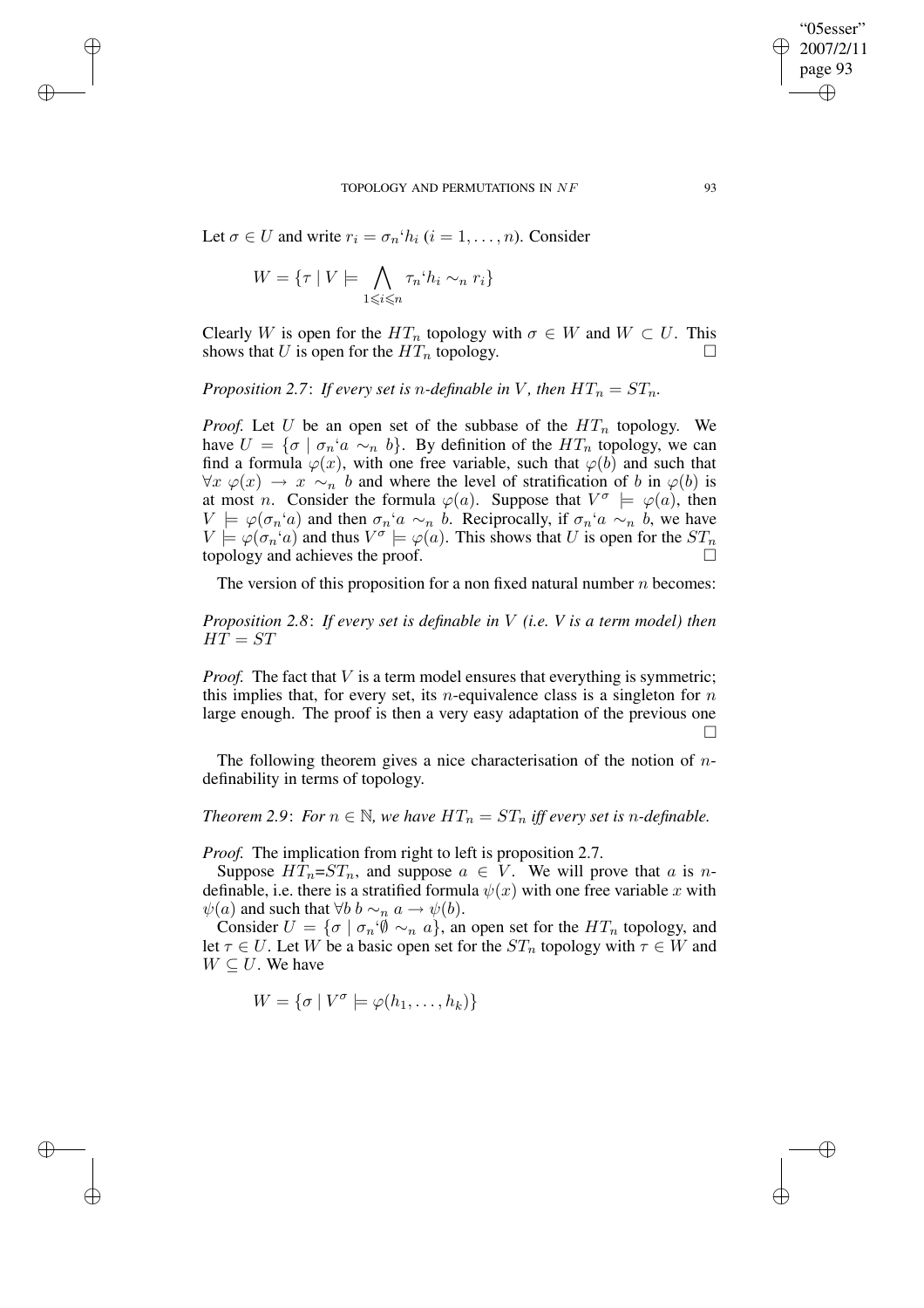"05esser" 2007/2/11 page 94 ✐ ✐

✐

✐

#### 94 OLIVIER ESSER

for some stratified  $\varphi$  and  $h_1, \ldots, h_k \in V$ , where the level of stratification of  $h_i$  in  $\varphi$  is n. By lemma 1.3 (Henson's lemma), we have also

 $W = \{\sigma \mid V \models \varphi(\sigma_n \land h_1, \ldots, \sigma_n \land h_k)\}\$ 

We claim that one of the  $h_i$  must be  $\emptyset$ . Suppose otherwise that all the  $h_i \neq \emptyset$ . Use lemma 1.5 to find a  $\sigma$  with  $\sigma_n$ ' $h_k \sim_n \tau_n$ ' $h_k$  and  $\sigma_n$ ' $\emptyset \nsim_n \tau_n$ ' $\emptyset$ . Then  $\sigma \in W$  and  $\sigma \notin U$  a contradiction. Suppose thus that  $h_1 = \emptyset$ . The fact that  $W \subset U$  can be rewritten as follow:

 $\forall \tau \varphi(\tau_n \hat{\varphi}, \tau_n \hat{\varphi}_2, \ldots, \tau_n \hat{\varphi}_k) \rightarrow \tau_n \hat{\varphi} \sim_n a$ 

Using lemma 1.5 this last formula can be rewritten as:

 $\forall x_1, \ldots, x_k$  Diff $(x_1, \ldots, x_k) \wedge \varphi(x_1, \ldots, x_k) \rightarrow x_1 \sim_n a$ 

Using this last property, we conclude that the formula  $\psi(x)$  defining a we are looking for is

$$
\exists x_2, \ldots, \exists x_k \ \mathrm{Diff}(x, x_2, \ldots, x_k) \land \varphi(x, x_2, \ldots, x_k)
$$

 $\Box$ 

In the case where  $n$  is not fixed, we can prove the following theorem. This give a nice characterisation of term models in the case where everything is symmetric.

*Theorem* 2.10: *Suppose that everything is symmetric. Then*  $HT = ST$  *iff everything in* V *is definable i.e.* V *is a term model.*

*Proof.* The left to right part is already given by proposition 2.8. The right to left part is a corollary of theorem 2.10. Just notice that if  $a$  is n-symmetric then a is definable iff it is k-definable for  $k \geq n$ .

## ACKNOWLEDGEMENT

The author wishes to thank Thomas Forster for fruitful discussion and source of inspiration during the preparation of this paper.

✐

✐

✐